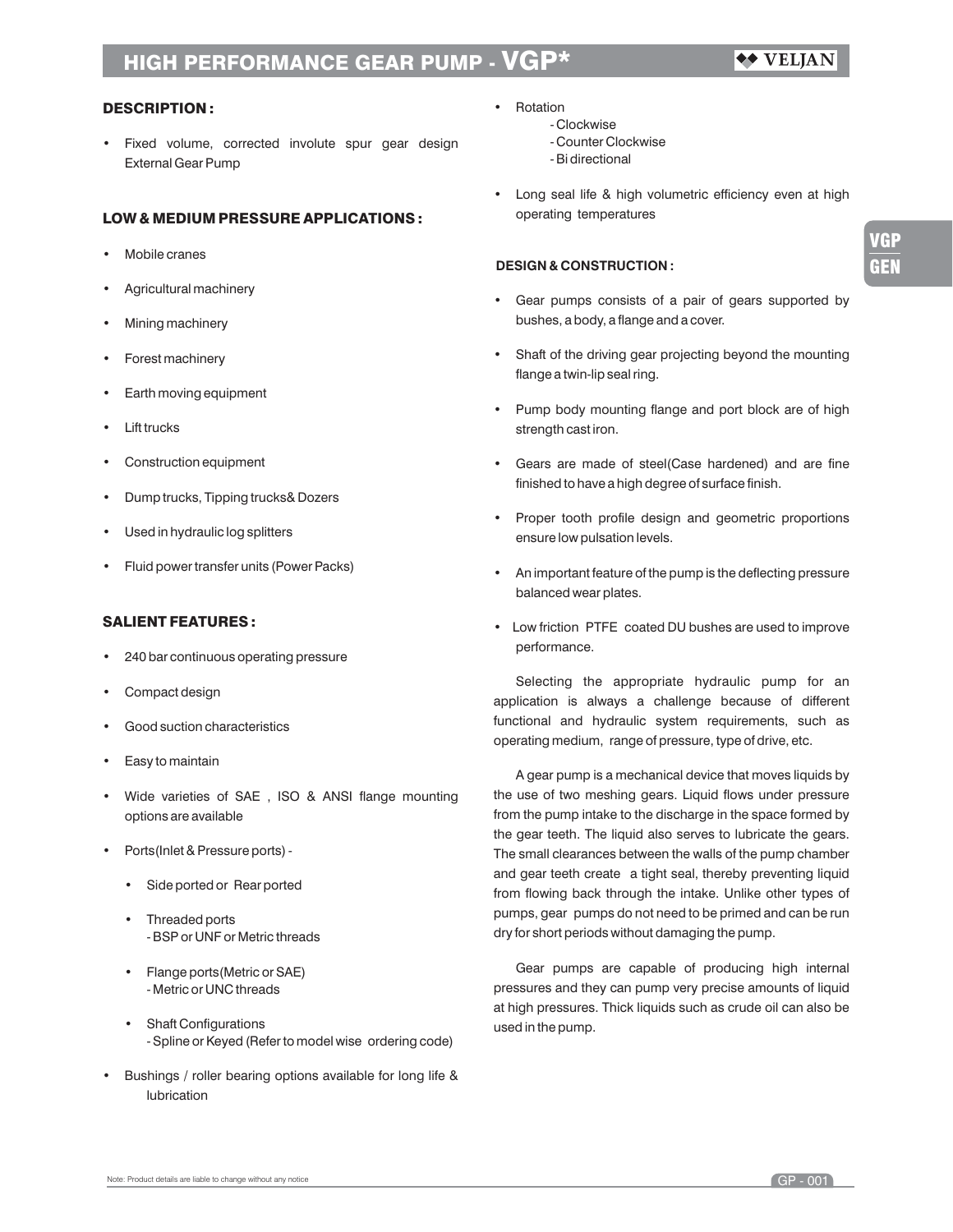# Product Features :

| <b>Features</b>                          | <b>Descriptions</b>                                                                                                                                                                                                                                                                                                                                  |
|------------------------------------------|------------------------------------------------------------------------------------------------------------------------------------------------------------------------------------------------------------------------------------------------------------------------------------------------------------------------------------------------------|
| Pump Type                                | Heavy duty cast iron, 3 piece construction, External gear pump.                                                                                                                                                                                                                                                                                      |
| Displacement                             | See Technical Characteristics                                                                                                                                                                                                                                                                                                                        |
| Speed                                    | See Technical Characteristics                                                                                                                                                                                                                                                                                                                        |
| Pressure (Inlet)                         | $0.8$ to 2 bar abs.<br>13cm (5 in) Hg Maximum vacuum at operating temperature.                                                                                                                                                                                                                                                                       |
| Pressure (Outlet)                        | See Technical Characteristics                                                                                                                                                                                                                                                                                                                        |
| Mounting                                 | SAE, ISO Standard flanges, specials on request.                                                                                                                                                                                                                                                                                                      |
| Ports                                    | Threaded ports, SAE & Metric Split flanges                                                                                                                                                                                                                                                                                                           |
| Shaft end                                | SAE Splined, Keyed, others on request.                                                                                                                                                                                                                                                                                                               |
| Drive                                    | Flexible coupling is recommended. Axial loading is not recommended.                                                                                                                                                                                                                                                                                  |
| Inlet flow velocity                      | <b>Mineral oil and HFD</b><br>Fire resistant fliuds HFB, HFC<br>$\cdot$ Inlet up to 1.5 m/s<br>$\cdot$ lnlet up to 2.5 m/s<br>• Outlet up to 6.0 m/s<br>• Outlet up to 4.0 m/s                                                                                                                                                                       |
| <b>Hydraulic fluids</b>                  | Mineral oils (Petroleum base) , Bio degradable oil, Fire resistant fluids such as:<br>· water - oil emulsions 60/40, HFB<br>• phosphate - easters, HFD (FPM seals required)<br>• water - glycol, HFC                                                                                                                                                 |
| <b>Fluid Viscosity</b><br>(Mineral oils) | 50 SSU minimum @ Operating temperature<br>7500 SSU maximum @ starting temperature<br>Viscosity range for cold start 1000 to 2000 mm <sup>2</sup> /s                                                                                                                                                                                                  |
| Fluid temperature                        | <b>Operating temperature:</b><br>Petroleum base oils with standard seals<br>Fire resistant fluids HFB, HFC<br>-20° C to $+80^{\circ}$ C (0 to 176°F).<br>-20° C to + 65° C ( $0^{\circ}$ to 150° F).<br>Temperature for cold start -20 to -15°c<br>• Maximum permissible operating pressure is dependant on fluid temperature.                       |
| <b>Direction of Rotation</b>             | Clock wise, Counter clockwise. Viewed from the shaft end side.                                                                                                                                                                                                                                                                                       |
| <b>Fluid Filteration</b>                 | According to ISO 4406 code:<br>• 19/16 at 140 bar (2000 psi)<br>• 17/14 at 210 bar (3000 psi)<br>• 15/12 at 275 bar (4000 psi)<br>(For details see page no.8)                                                                                                                                                                                        |
| Multiple Pump assemblies                 | • Up to 3 gear sections of the same model, even with different gear widths.<br>• VGP-BB, VGP-CC, VGP-DD<br>• Max. shaft load must be conform to limitations shown in the<br>shaft load rating table in this catalogue<br>• By adding the torque values for each pumping section<br>(that will be simultaneously loaded) will determine the Max. load |
| Separate or common inlet<br>capability   | • Each gear section unit has inlet and outlet ports.<br>• Two gear sets share common inlet.                                                                                                                                                                                                                                                          |
| Piggy back Assemblies                    | Several models can be mounted together.<br>VGP - C/B, VGP - D/B, VGP - D/C, VGP - E/C,<br>$VGP - E/C/B$                                                                                                                                                                                                                                              |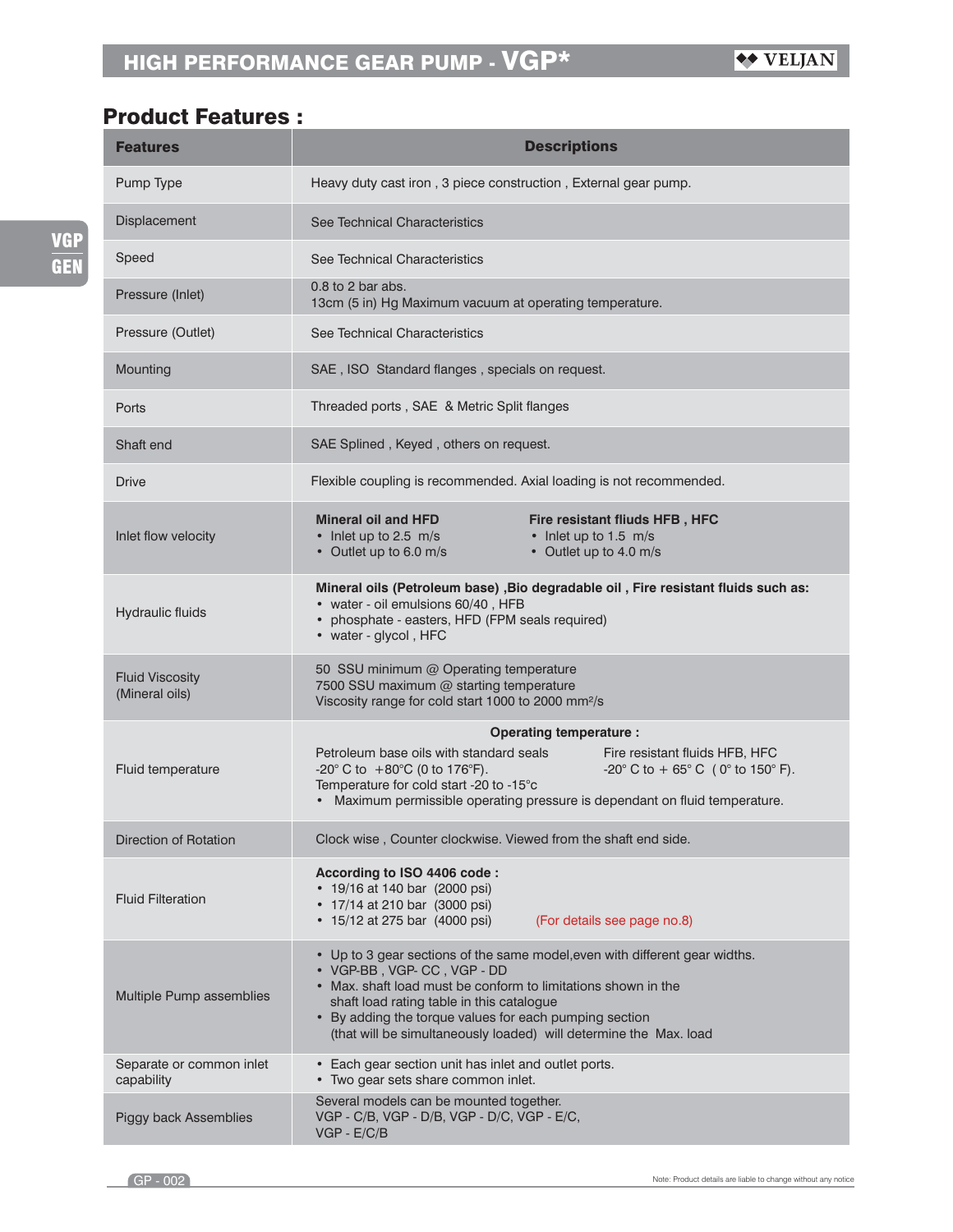### Components in External Gear Pumps :

The non rotating parts namely Mounting flange, Housing & Port block are made of Cast iron.

#### Gear shafts :

Veljan Gear shafts are produced with precision manufacturing processes which will have a great effect on overall efficiency & performance of a pump. The manufacturing processes includes:

- a) Case carburising & hardening in sealed quench furnace
- b) Gear tooth profile are finish ground on latest Reishauer gear grinding M/C to maintain geometrical accuracies to DIN 5 quality.

#### Radial balance design in Gear engagement area :

Radial balance design must also take into account the fact that teeth in mesh cannot fully expel oil. As a result tiny fluid drops are 'squeezed' between the engaging teeth, thus entailing (depending on the incompressibility of the liquid) local over pressures that act in a radial manner. In addition, during gear disengagement, the volume between the teeth suddenly increases.

Consequently, the central part of bushings must have some slots in order to discharge this fluid; these are the only points where delivery and suction areas come into contact and the over-pressure prone fluid discharges in micro-areas subjected to early vacuum.

#### Thrust Plates & Seal assembly :

Each and every component in a Gear Pump plays an important role in its performance. The Axial & Radial compensations are made possible by placing two balancing or compensation bush bearings opposite the plane faces of the gears.

Bushing openings play another important role as they allow leakages to pass from the delivery area to the suction area where the leaked fluid mixes with fluid from the tank.

In axial and radial balance, the pressurized fluid, pushed through tiny and accurately measured openings between the outlet and the bushings, exerts a thrust on their two back parts. As a result, gears perfectly mesh bushings while the lubricating film prevents the faces of parts from wearing out.

The 3-shaped seal sets will balance the area and separates the suction area from the delivery area. It is supported by an anti-extrusion ring, with the same shape as the seal, so as to avoid the extrusion of the seal parts where it is not supported due to play.

#### Bush Bearings:

Bushings are positioned in the two covers (Port block & Mounting Flange) where gear shaft revolve; The problem is the accurate positioning of gear plane faces via cover surface plates. If they do not form a perfect right angle with tolerances less than 2-3 thousandths of millimeters, this would promote substantial leakages & early wear.

#### Roller Bearings :

Roller bearing pumps have these advantages:-

- High strength
- Long life for the roller bearings
- Continuously pressure lubricated even when the pump is under no load
- Can operate at high temperatures
- Units are repairable due to roller bearing design
- Roller bearing construction is relatively insensitive to moderate amounts of contamination





 **Local Pressures**

 **gear**

 Radial balance in the gear engagement area

**Vacuum**

VGP GEN

**Decompression slots Balancing / Thrust plates Discharge side Axial gap - pressure compensated pressurized area Suction side**



**3- Shaped thrust plate seal Thrust Plate Back up ring**

 Radial balance in the gear engagement area

**Highly Pressurized Fluid Vacuum**

**Drive gear**

 **slots**

shaft **Driven** 



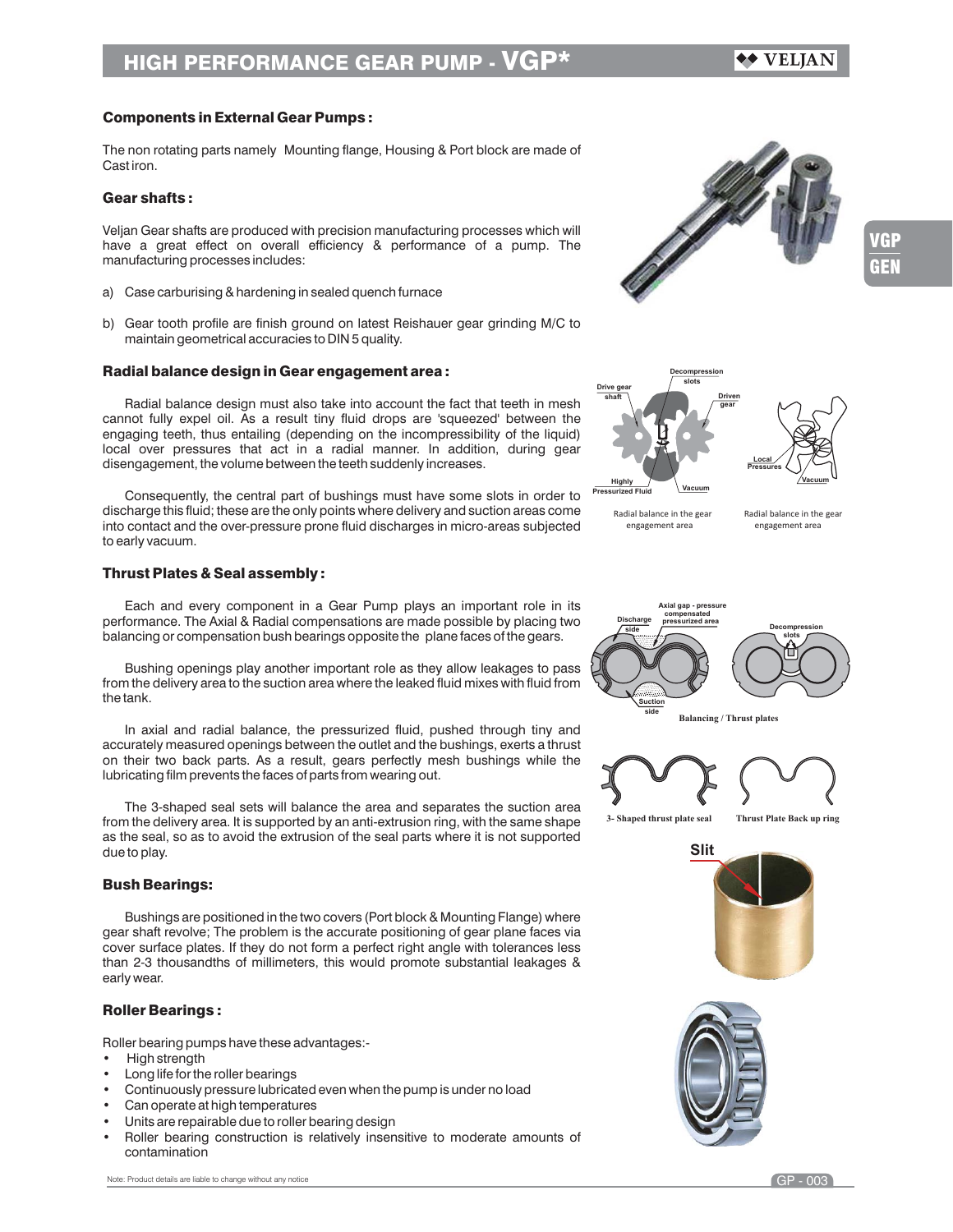# **PL Factor :**

Each section of a pump or motor should be regarded as a single unit with corresponding power unit requirements. The entire input horsepower is fed through the drive shaft, the power delivered or from the unit is limited by the strength of the shaft. The limit is defined as the "PL" factor. "P" being the operating pressure in psi and "L" is the sum of gear widths in inches.

In multiple units the "PL" must be calculated for each connecting shaft and must include the sum of the gear widths driven by it.

VGP GEN

(Each shaft has a unique "PL" factor as can be seen in the table given below) Pressure(psi) x Total gear width (inches) = PL factor

### Pl Factor Must Not Exceed Figure Shown In Chart For Shaft Type :

|              | <b>Shaft Type</b>                                                                                                              | <b>Solid Shaft &amp; Gear</b>                                   | <b>Loose Shaft</b>                                   |  |  |  |
|--------------|--------------------------------------------------------------------------------------------------------------------------------|-----------------------------------------------------------------|------------------------------------------------------|--|--|--|
| VGP-B        | SAE "A" Spline<br>SAE "A" Key<br>SAE "B" Spline<br>SAE "B" Key<br><b>Connecting Shaft</b>                                      | 4450<br>3600<br>13400<br>9900                                   | 5 5 5 0                                              |  |  |  |
| VGP-C        | SAE "B" Spline<br>SAE "B" Key<br>SAE "B-B" Spline<br>SAE "B-B" Key<br>SAE "C" Spline<br>SAE "C" Key<br><b>Connecting Shaft</b> | 8450<br>6250<br>13000<br>9300                                   | 6250<br>6250<br>6250<br>6250<br>6250<br>6250<br>6250 |  |  |  |
| <b>VGP-D</b> | SAE "B" Spline<br>SAE "B" Key<br>SAE "B-B" Spline<br>SAE "B-B" Key<br>SAE "C" Spline<br>SAE "C" Key<br><b>Connecting Shaft</b> | 6450<br>4750<br>9900<br>7100<br>19100<br>13900<br>$\frac{1}{2}$ | 6450<br>4750<br>9900<br>7100<br>9000<br>9000<br>9000 |  |  |  |
| VGP-E        | SAE "B" Spline<br>SAE "C" Spline<br>SAE "C" Key<br><b>Connecting Shaft</b>                                                     | 5040<br>14900<br>10800                                          | 5050<br>11950<br>10800<br>11900                      |  |  |  |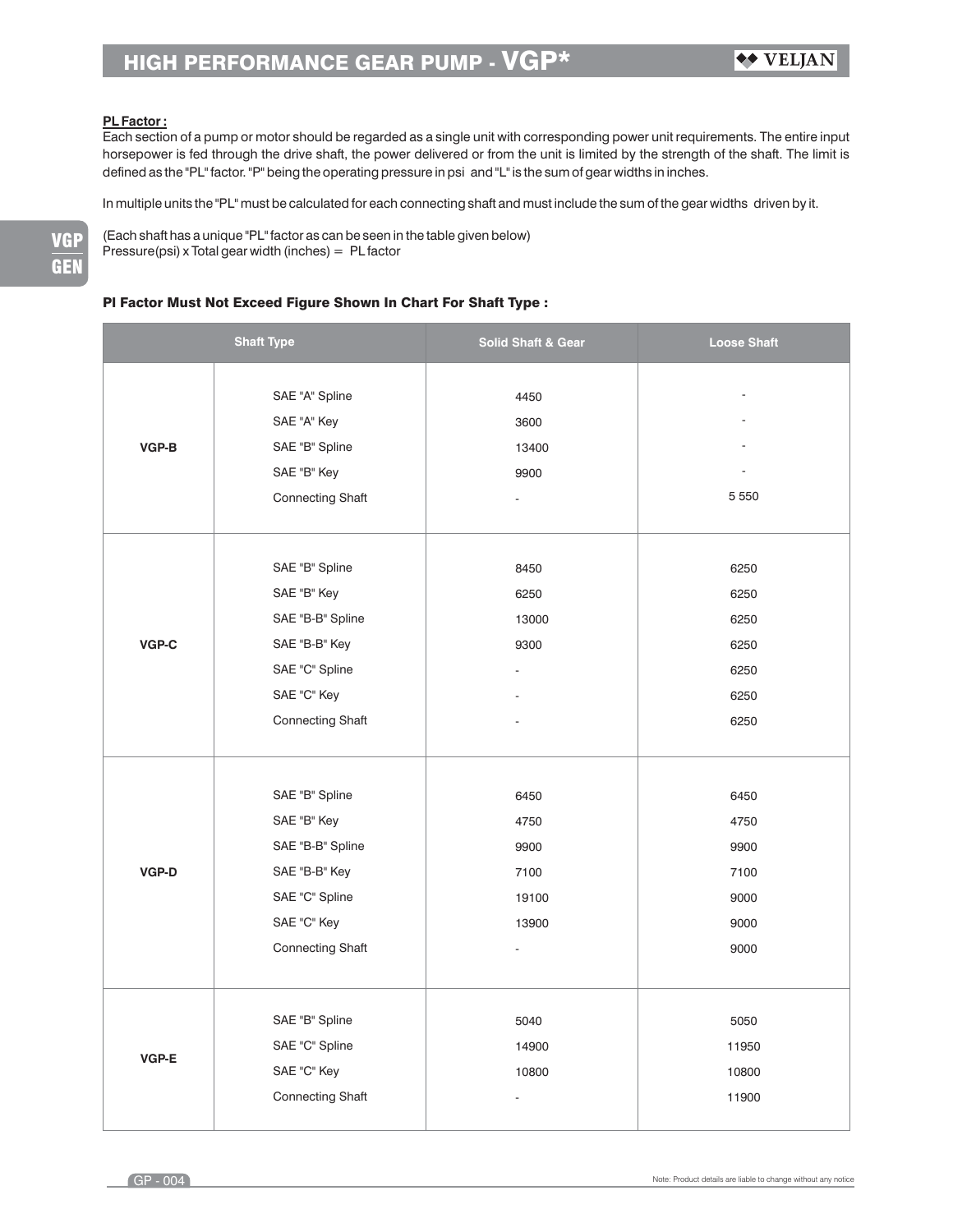# Application Guide Lines

#### **Inlet Conditions:**

Recommended below should be followed at inlet condition of the pump:

- Never run pumps without oil Particular care should be taken to open any shut-off valves.
- Use large diameter pipes and fittings and avoid sharp bends, elbows and long length lines.
- Pumps must be mounted below the lowest level of fluid tank as much as possible.
- Ensure that inlet lines are airtight.
- Be carefully in case there is high speed and/or high viscosity fluids are used in system.
- Fluid inlet velocity should not exceed 2.5m/sec (8.0 ft/sec ) calculated by:

 $V = (21.22 \times Q)/D^2$  3/sec Where  $V = 0.0408Q/D^2$  ft/sec Where  $V =$  Velocity (m/sec)  $V =$  Velocity (ft/sec)  $Q = Flow$  range (l/min)  $Q = Flow$  rate (US gal/min) D Bore diameter  $(mm)$  D = bore diameter (inches)

#### **Cavitation:**

Hydraulic oil used in the modern hydraulic systems contains approximately 10% dissolved air by volume and this air implodes at certain pressure creating air pockets that can damage on metal surfaces. The main reasons are especially leakages in the suction port, unsuitable pipe sizes, elbow fittings and sudden changes in flow line.

#### **Operating Temperature:**

Operating temperatures are the function of fluid visosities, fluid type, and the pump. For cold starts, the pumps should be operated at low speed and pressure until fluid warms up to an acceptable viscosity.

- For NBR seals between 0°C and +80°C continuously and between -20°C and +100°C intermittent.
- For VITON seals between 0°C and +100°C continuously and between -20°C and +120°C intermittent.

#### **Inlet pressure**

Under standard working conditions, intake pipe pressure is lower than the atmospheric pressure.The operating inlet pressure should range between 0.7 and 3 bars (absolute).

#### **Hydraulic fluids:**

We recommend you to use only mineral oil-based hydraulic fluids having good anti-wear, anti-foaming (rapid deaeration), antioxidant, anti-corrosion and lubricating properties. The fluids comply with the DIN/ISO or SAE standards Recommended viscosity range is 20/120(cSt) and permitted up to 700(cSt). If Hydraulic oil changes according to that the seals has to be changed.

| For Mineral oil (Acc. ISO/DIN) | - NBR/FPM | at temp. $(-15 \text{ to } +83^{\circ}\text{C})$  | Fluid composition:-               |
|--------------------------------|-----------|---------------------------------------------------|-----------------------------------|
| - HFB                          | - NBR     | at temp. $(+2 \text{ to } +65^{\circ} \text{C})$  | HFB - Water-in-oil emulsion 40/60 |
| - HFC                          | - NBR     | at temp. $(-15 \text{ to } +65^{\circ} \text{C})$ | HFC - Water-glycol 40/60          |
| - HFD                          | - FPM     | at temp. $(-10 \text{ to } +80^{\circ} \text{C})$ | HFD - Phosphate ester             |
|                                |           |                                                   |                                   |

#### **Shaft alignment :**

#### **Splined :**

1. The permissible maximum misalignment is 0.06 mm (0.002 in) TIR for foot mounted pump and 0.03 mm (0.001 in) in case of flange mounted pump. The angular misalignment between the shaft splines and the coupling internal splines should be less than  $+/-$  0.002 mm per mm diameter of the pump shaft.

#### **Keyed :**

1. These are supplied with matching Keys and in case replacement becomes necessary, use only high strength heat treated steel keys with hardness of 27-34 Rc. The key corners must be chamfered properly so that it locates snugly in the keyway.

VGP GEN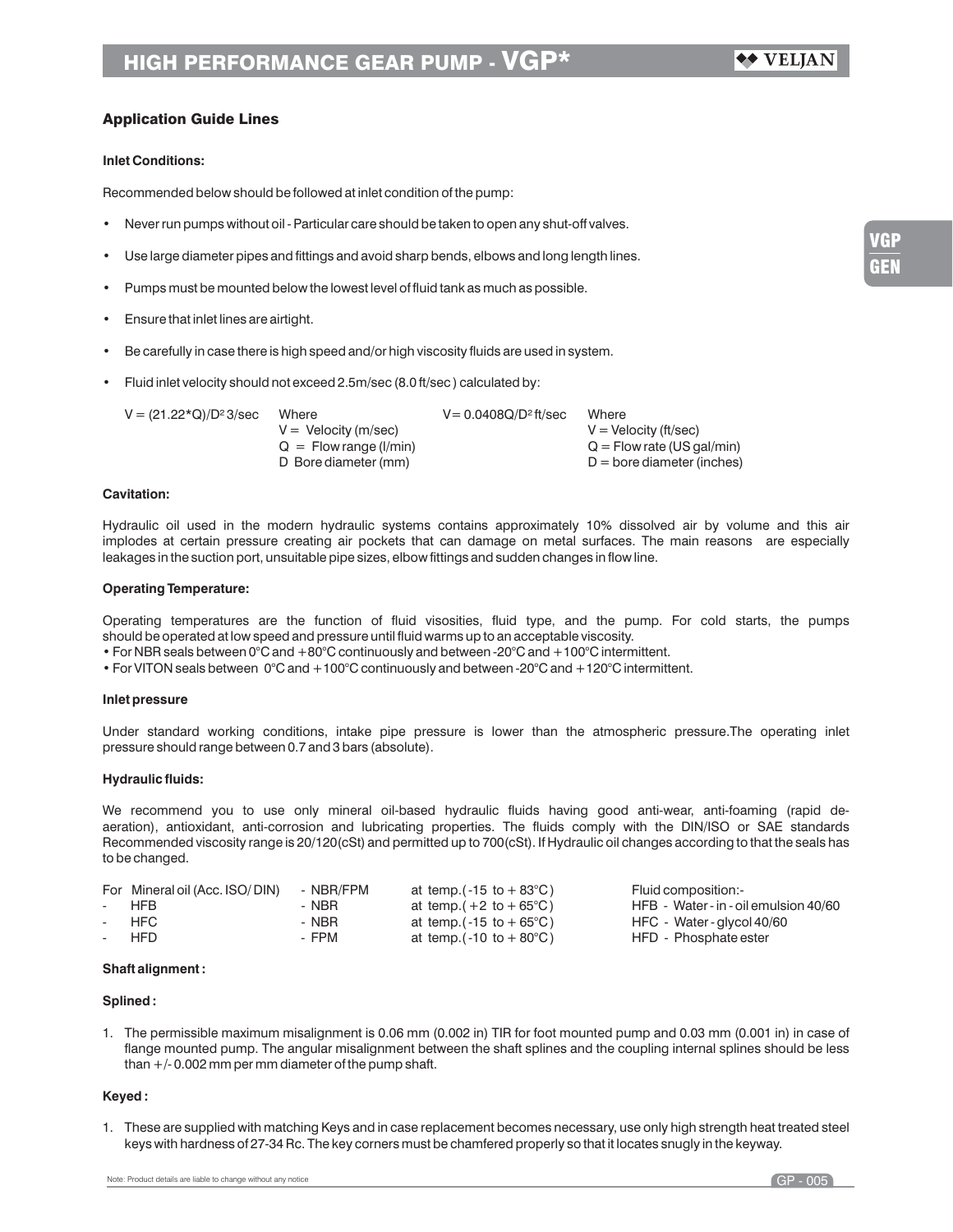**◆◆ VELJAN** 



- Pipe internal diameter must be more than the pump suction flange bore.
- The pipe/tube end of the suction line shall be machined at 45° or provided a funnel like outlet.
- Pipe bending shall be done to maximum possible radius.
- Suction line closer to the pump shall be out of a flexible hose.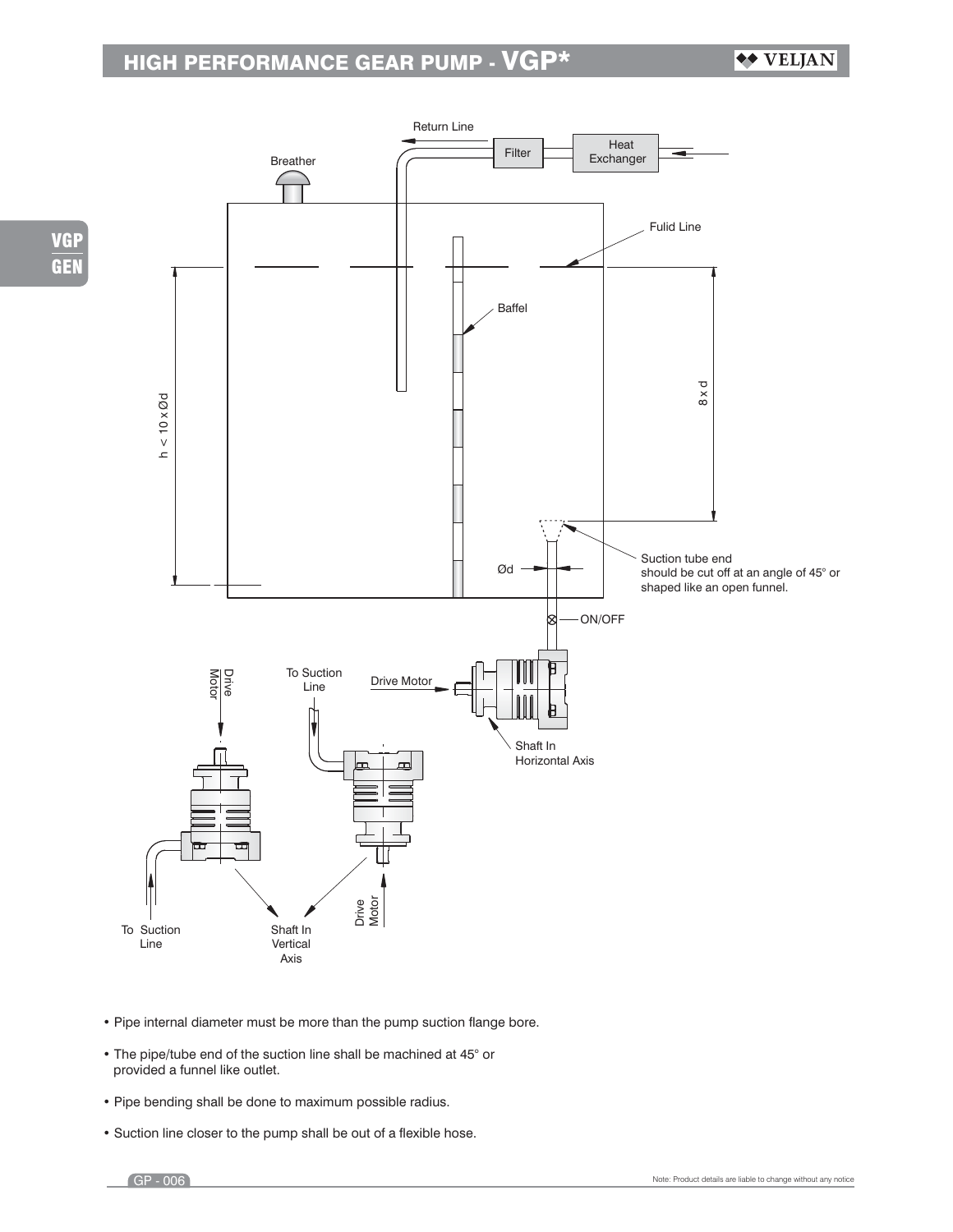VGP GEN

These pump facts are certainly useful when discussing the impact of ISO cleanliness on working hydraulic or circulating system components.

# National Aerospace Standard (NAS) 1638 :

|                  |               |     |     |     |       |       |       |       |        | <b>CLASS</b> |        |         |         |         |           |
|------------------|---------------|-----|-----|-----|-------|-------|-------|-------|--------|--------------|--------|---------|---------|---------|-----------|
|                  |               | 00  |     |     | 2     |       | 4     | 5     | 6      |              | 8      | 9       | 10      | 11      | 12        |
| <b>Particles</b> | 5-15 $\mu$ m  | 125 | 250 | 500 | .000  | 2,000 | 4,000 | 8.000 | 16.000 | 32.000       | 64.000 | 128,000 | 256,000 | 512.000 | 1.024.000 |
| <b>Size</b>      | $15-25\mu m$  | 22  | 44  | 89  | 78    | 356   | 712   | ,425  | 2.850  | 5.700        | 11.400 | 22,800  | 45.600  | 91.200  | 182,400   |
| Range            | $25-50 \mu m$ | 4   | 3   | 16  | 32    | 63    | 126   | 253   | 506    | 1,012        | 2.025  | 4.050   | 8,100   | 16,200  | 32,400    |
|                  | 50-100um      |     | C   |     | 6     | 11    | 22    | 45    | 90     | 180          | 360    | 720     | 1.440   | 2,880   | 5.760     |
|                  | $>100 \mu m$  |     |     |     |       | 2     | 4     | 8     | 16     | 32           | 64     | 128     | 256     | 512     | 1,024     |
|                  |               |     |     |     |       |       |       |       |        |              |        |         |         |         |           |
| <b>Maximum</b>   | $>5 \mu m$    | 152 | 304 | 609 | 1.217 | 2.432 | 4.864 | 9.731 | 19,462 | 38.924       | 77.849 | 155.698 | 311.396 | 622.792 | 1.245.584 |
| <b>Particles</b> | $>15 \mu m$   | 27  | 54  | 109 | 217   | 432   | 864   | 1,731 | 3,462  | 6,924        | 13,849 | 27,698  | 55,396  | 110.792 | 221,584   |

# ISO:DIS 4406; SAE J1165:

|                          |                     |     | <b>ISO solid contamination code</b> |                  |     |     |      |      |      |      |                                                               |                   |       |       |                            |                                                                                                                                        |
|--------------------------|---------------------|-----|-------------------------------------|------------------|-----|-----|------|------|------|------|---------------------------------------------------------------|-------------------|-------|-------|----------------------------|----------------------------------------------------------------------------------------------------------------------------------------|
|                          |                     | 8/5 |                                     |                  |     |     |      |      |      |      | 9/6  10/7   11/8   12/9  13/10  14/11   15/12   16/13   17/14 | 18/15             | 19/16 | 20/17 | 21/18                      | 22/19                                                                                                                                  |
| <b>Maximum</b>           | ⊿ >5µm <sup>⊥</sup> |     |                                     |                  |     |     |      |      |      |      |                                                               |                   |       |       |                            | $^{\prime}$ 250   500  1000  2000   4000   8000  16000  32000   64000   130,000   250,000   500,000  1,000.000   2.000.000   4.000.000 |
| Particles $>15 \mu m$ 32 |                     |     | 64 I                                | 130 <sup>2</sup> | 250 | 500 | 1000 | 2000 | 4000 | 8000 |                                                               | $16,000$   32,000 |       |       | 64.000   130.000   250.000 | 500.000                                                                                                                                |

# Hydraulic fluid- Recommended Seal standards :

| <b>Fluid</b>       | <b>Description</b>                   |              | <b>Seal Standard</b> |              |  |  |  |  |
|--------------------|--------------------------------------|--------------|----------------------|--------------|--|--|--|--|
| <b>Standard</b>    |                                      | $S - 1$      | $S - 4$              | $S - 5$      |  |  |  |  |
| $HF - 0$           | Premium Hydraulic Oil                | $\mathsf{R}$ | N                    | A            |  |  |  |  |
| $HF - 1 / HF - 1A$ | Petroleum Base Oils                  | $\mathsf R$  | N                    | Α            |  |  |  |  |
| HF-2/HF-2A         | Petroleum Base Oils with Anti-wear   | $\mathsf{R}$ | N                    | Α            |  |  |  |  |
| $HF - 3$           | <b>Invert Emulsions</b>              | $\mathsf{R}$ | N                    | Α            |  |  |  |  |
| $HF - 4$           | Water Glycol                         | $\mathsf{R}$ | N                    | Α            |  |  |  |  |
|                    |                                      |              |                      |              |  |  |  |  |
| $HF - 5$           | Synthetic fluids: (Phosphate Esters) |              |                      |              |  |  |  |  |
|                    | Skydrol 500B, 500C, 7000, LD         | N            | $\mathsf{R}$         | $\mathsf{N}$ |  |  |  |  |
|                    | Pydraul 60, 10F                      | N            | R                    | N            |  |  |  |  |
|                    | Pyrogard 53                          | N            | $\mathsf R$          | $\mathsf{N}$ |  |  |  |  |
|                    |                                      |              |                      |              |  |  |  |  |
|                    | Fyrquel 150, 300                     | N            | A                    | $\mathsf{R}$ |  |  |  |  |
|                    | Houghtosafe 1010, 1055, 1120         | N            | $\overline{A}$       | $\mathsf{R}$ |  |  |  |  |
|                    | Pyrogard 55, 190, 600                | N            | A                    | $\mathsf{R}$ |  |  |  |  |
|                    | Pydraul series E (except 10E)        | N            | A                    | $\mathsf{R}$ |  |  |  |  |
|                    |                                      |              |                      |              |  |  |  |  |
|                    | Fyrquel 220                          | N            | N                    | $\mathsf{R}$ |  |  |  |  |
|                    | Pyrogard 42, 43, 160, 230, 630       | N            | N                    | $\mathsf{R}$ |  |  |  |  |
|                    | Pydraul (all except 60 & series E)   | N            | N                    | $\mathsf{R}$ |  |  |  |  |
|                    | Coolanol 25, 35, 45                  | N            | N                    | $\mathsf{R}$ |  |  |  |  |
|                    | MIL-L-23699                          | N            | N                    | $\mathsf{R}$ |  |  |  |  |
|                    | Oronite 8200, 8515, M2-V             | N            | N                    | $\mathsf{R}$ |  |  |  |  |
|                    | OS45 (Type 3rd & 4th), OS49          | N            | N                    | $\mathsf{R}$ |  |  |  |  |
|                    | Versilube F- 44, F- 50               | N            | N                    | $\mathsf{R}$ |  |  |  |  |
|                    |                                      |              |                      |              |  |  |  |  |

Legend : R = Recommended N = Not suitable A = Alternate S-1 : Buna-N S-4 : EPR S-5 : Viton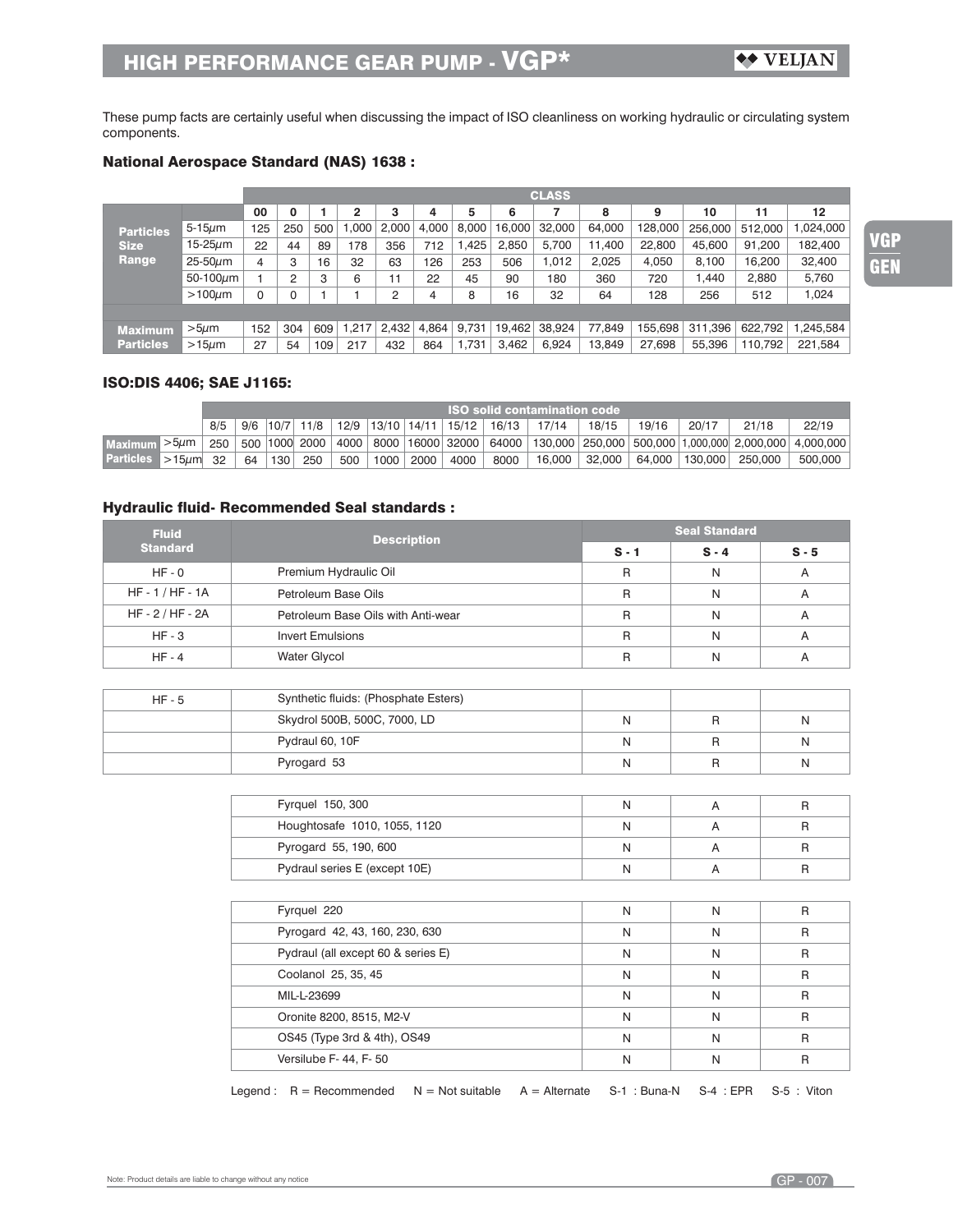# Hydraulic Formulae

| <b>FORMULA FOR</b>                             | <b>WORD FORMULA</b>                                                                                    | <b>LETTER FORMULA</b>                  |  |  |
|------------------------------------------------|--------------------------------------------------------------------------------------------------------|----------------------------------------|--|--|
| FLUID PRESSURE, P (lbs/in <sup>2</sup> )       | Force (lbs)<br>PRESSURE<br>Area $(in^2)$                                                               | F<br>$P =$ —<br>A                      |  |  |
| CYLINDER AREA (in <sup>2</sup> )               | AREA = $\frac{\pi}{4}$ x diameter <sup>2</sup>                                                         | $\pi D^2$<br>$A =$<br>4                |  |  |
| FORCE (PUSH OR PULL) (lbs)                     | FORCE = Pressure (psi) x AREA (in <sup>2</sup> )                                                       | $F = PA$                               |  |  |
| PUMP INPUT POWER (HP)                          | Flow (gpm) x Pressure (psi)<br>HORSEPOWER<br>1714 x Overall Efficiency                                 | Q.P<br>$HP = -$<br>1714 ŋ <sub>o</sub> |  |  |
| VELOCITY or SPEED (ft./sec)                    | 231 x Flow Rate (gpm)<br><b>VELOCITY</b><br>$=$<br>12 x 60 x Area (sq. inches)                         | 231 Q<br>$u = -$<br>720 A              |  |  |
| VOLUME, V (gallons)                            | $\pi$ x Radius <sup>2</sup> (inches) x Stroke (inches)<br><b>VOLUME</b><br>12 x 60 x Area (sq. inches) | $\pi r^2$ L<br>$V =$ —<br>231          |  |  |
| FLOW, Q (gpm)                                  | Displacement (in <sup>3</sup> /rev) x speed (rpm)<br><b>FLOW</b><br>$=$<br>231                         | d. n<br>$Q =$ —<br>231                 |  |  |
| VOLUMETRIC EFFICIENCY n <sub>v</sub><br>(PUMP) | Output (gpm)<br>Vol. $Eff =$<br>$- x 100$<br>Theoritical (gpm)                                         |                                        |  |  |
| OVERALL EFFICIENCY, n.                         | Output HP<br>Ove. Eff<br>$=$ $-$<br>– x 100<br>Input HP                                                |                                        |  |  |
| MOTOR TORQUE (Ib inch)                         | 63025 x Horse Power<br>Torque $=$<br>Speed (rpm)                                                       | 63025 HP<br>$T = -$<br>n               |  |  |
|                                                | 36.77 x Flow Rate (gpm) x Pressure (psi)<br>Speed (rpm)                                                | 36.77 QP<br>$T = -$<br>n               |  |  |
| MOTOR TORQUE, T/100 psi                        | Motor Displacement (in <sup>3</sup> /rev.)<br>TORQUE/ 100 psi $=$<br>0.0628                            | d<br>$T/100$ psi = -<br>0.0628         |  |  |
| MOTOR SPEED, n (rpm)                           | 231 x Flow Rate (gpm)<br><b>SPEED</b><br>$=$<br>Motor Displacement (in <sup>3</sup> /rev.)             | 231 Q<br>$n = -$<br>d                  |  |  |
| MOTOR POWER, HP                                | Torque Output (inch pounds) x Speed (rpm)<br>HORSE POWER $=$ $-$<br>63025                              | T.n<br>$HP = -$<br>63025               |  |  |
| VOLUMETRIC EFFICIENCY, n.<br>(MOTOR)           | Theoritical (gpm)<br>Vol. Eff<br>$- \times 100$<br>$=$<br>Input (gpm)                                  |                                        |  |  |

Pipe volume varies as the square of the diameter; volume in gallons =  $0.0034$  D<sup>2</sup>L where  $D =$  inside diameter of pipe in inches

 $L =$  Length in inches

0.320 x flow (gpm)

Velocity in feet per second  $=$   $-$ 

<u>District of the state of the state of the state of the state of the state of the state of the state of the sta</u>

Specific gravity of oil is approximately 0.85 Thermal expansion of oil is about 1 cu. in. per 1 gallon per  $10^{\circ}$  F rise in temperature

# **Conversion Factors :**

1 HP = 0.746 kw hr 1 bar = 14.5053 psi 1 kg = 2.2045 lbs 1 US gallon =  $231$  cubic inches. 1 kg =  $9.8066$  N 1 gallon/min  $= 3.8$  lpm

**VGP GEI**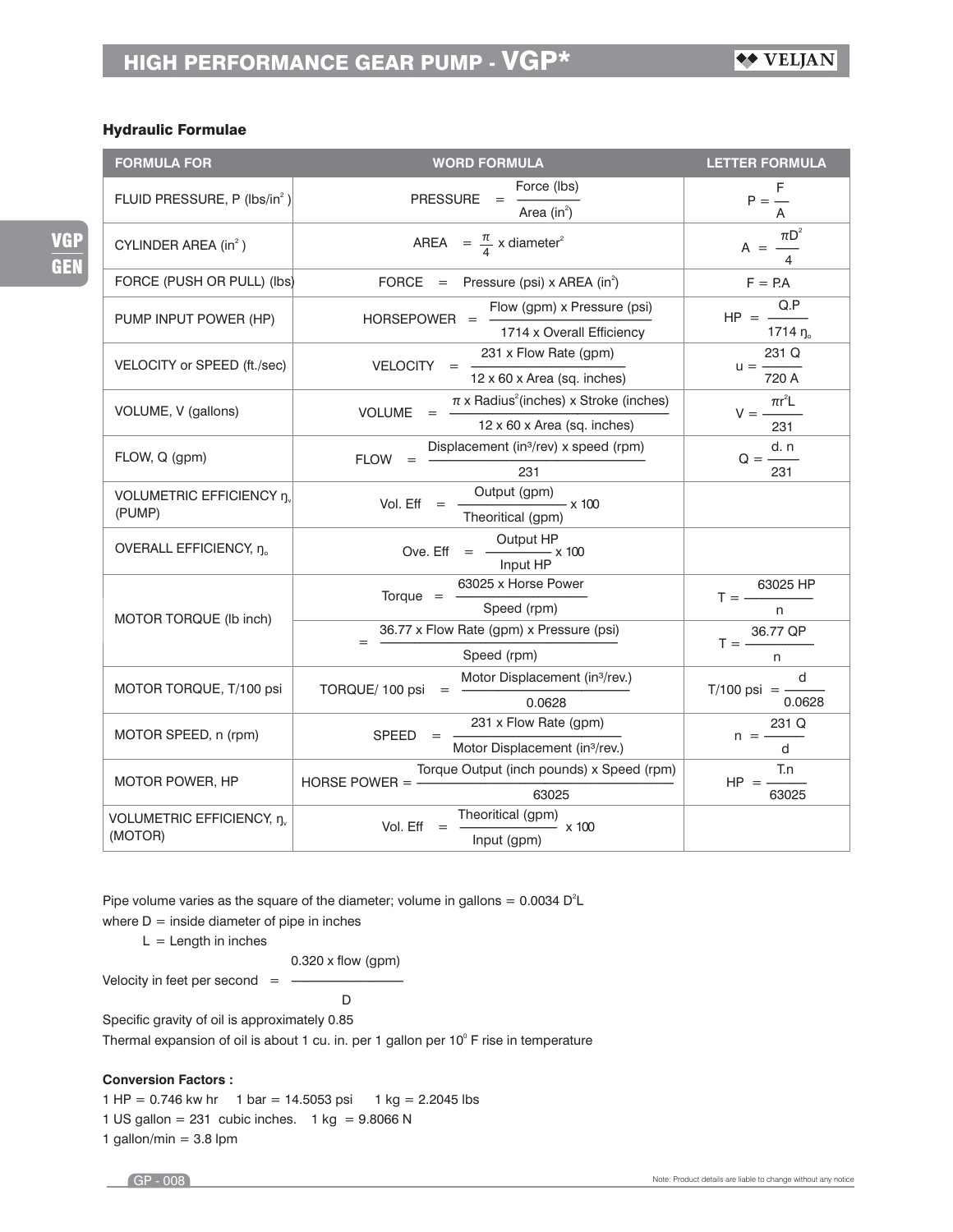### Principle of Operation :

The working principle of the external gear pump.

A drive gear (that is driven by a motor) rotates an idler gear in the opposite direction. When the gears rotate, the liquid, which is trapped in the gear teeth spaces between the housing bore and the outside of the gears, is transferred from the inlet side of the pump to the outlet side. It is important to note that the pumped liquid moves around the gears and liquid moves around the gears and not between the gears. The rotating gears continue to deliver a fresh supply of liquid from the suction (inlet) side of the pump to the discharge (outlet) side of the pump, with virtually no pulsations. The meshing of the gears on the discharge side of the pump forces the liquid out of the pump and into the discharge piping.

Another important advantage of the gear pump is its self-priming capability. Gear pumps are capable of self-priming because the rotating gears evacuate air in the suction line. This produces a partial vacuum that allows the atmospheric pressure to force the liquid into the inlet side of the pump. This ability of the gear pump makes it an ideal choice when the application requires that the pump be located above the liquid level, and the liquid must be lifted to the pump. Because a gear pump cannot create a perfect vacuum, the total lift (including pipe friction losses) should not exceed about 7.5 PSI, or about one-half of the atmospheric pressure.



Long shaft journals (hydrodynamic bearing) provide superior bearing surface and premium material selection as well as the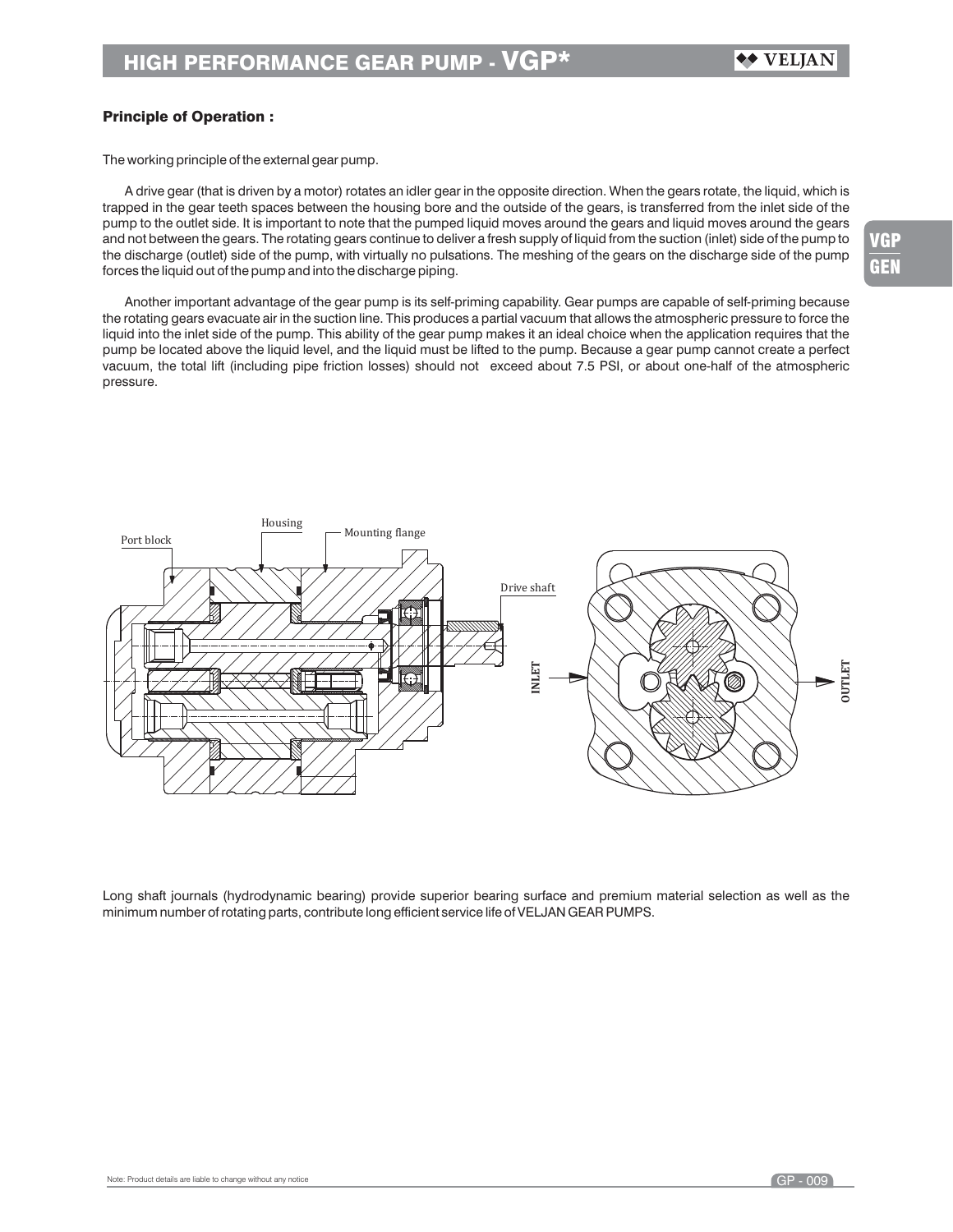# Tandem Pump Exploded View



| <b>Item</b> | <b>Part Description</b>   | Qtv |
|-------------|---------------------------|-----|
| 01          | <b>Mounting Flange</b>    | 01  |
| 02          | Locating bush             | 16  |
| 03          | DU-Bush                   | 08  |
| 04          | Thrust plate Back up ring | 04  |
| 05          | Thrust plate seal         | 04  |

| Item. | <b>Part Description</b> | Qty |
|-------|-------------------------|-----|
| 06    | <b>Thrust Plate</b>     | 04  |
| 07    | Drive Gear Shaft        | 01  |
| 08    | Driven gear             | 03  |
| 09    | Plug                    | 01  |
| 10    | O-Ring                  | 04  |

| tem | <b>Part Description</b> | Qt |
|-----|-------------------------|----|
| 11  | Housing                 | 02 |
| 12  | Port block              | 01 |
| 13  | Washer                  | 04 |
| 14  | Stud                    | 04 |
| 15  | Hex.nut                 | 04 |
|     |                         |    |

| ltem           | <b>Part Description</b>   | Qty | <b>Item</b> | <b>Part Description</b> | Qty | <b>I</b> tem | <b>Part Description</b> | Qty | Item | <b>Part Description</b>  | <b>Qty</b> |
|----------------|---------------------------|-----|-------------|-------------------------|-----|--------------|-------------------------|-----|------|--------------------------|------------|
| 01             | <b>Mounting Flange</b>    | 01  | 06          | <b>Thrust Plate</b>     | 04  | 11           | Housing                 | 02  | 16   | Bearing carrier          | 01         |
| 02             | Locating bush             | 16  | 07          | Drive Gear Shaft        | 01  | 12           | Port block              | 01  | 17   | Shaft seal               | 01         |
| 03             | DU-Bush                   | 08  | 08          | Driven gear             | 03  | 13           | Washer                  | 04  | 18   | Deep groove ball Bearing | 01         |
| 04             | Thrust plate Back up ring | 04  | 09          | Plug                    | 01  | 14           | Stud                    | 04  | 19   | <b>Internal Circlip</b>  | 01         |
| 0 <sub>5</sub> | Thrust plate seal         | 04  | 10          | O-Ring                  | 04  | 15           | Hex.nut                 | 04  | 20   | Connector                | 01         |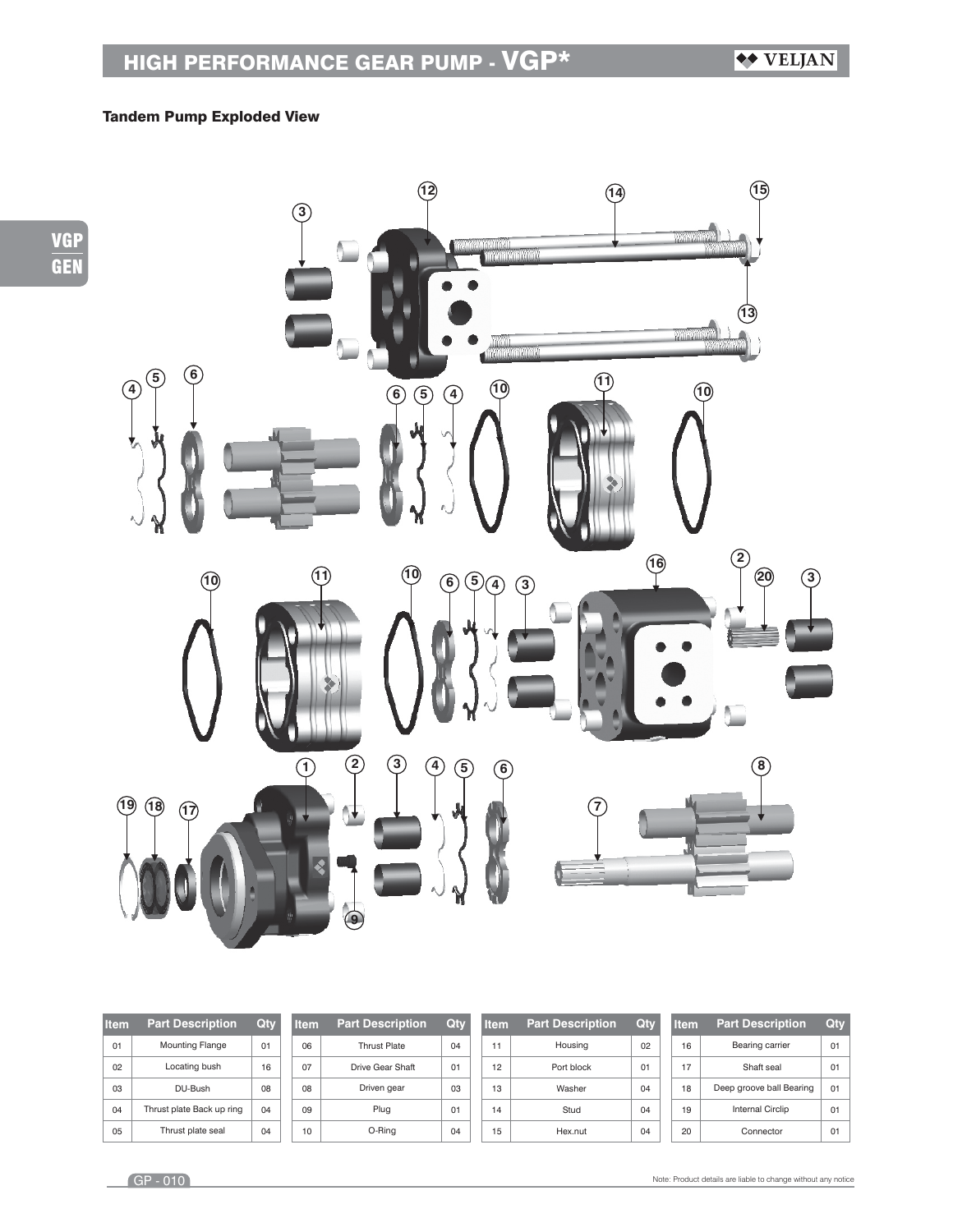# PORTS POSITION FOR MULTIPLE PUMPS

COMMON INLET - B1 (One Inlet , Two Outlets) - VGP-BB,CC,DD







 $\bigoplus$ 

 $\bigoplus$ 

 $\bigoplus$ 

 $\oplus$